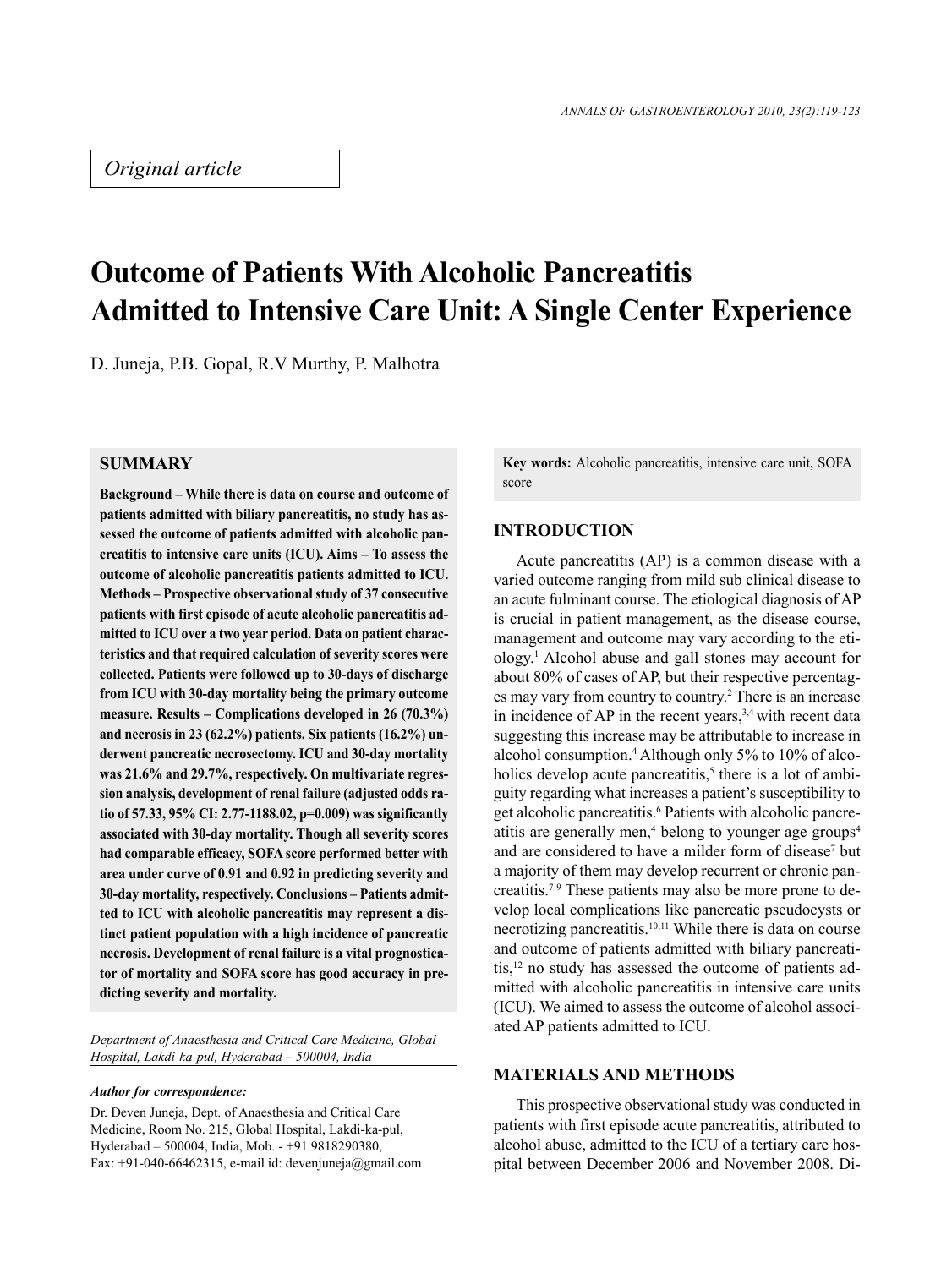agnosis of pancreatitis was based on clinical presentation (acute abdominal pain associated with nausea and vomiting), laboratory parameters (increase in serum amylase at least to three times normal), and radiographic evidence with ultrasonography or computed tomography scan (inflamed edematous pancreas, cholelithiasis, choledocholithiasis, or biliary sludge). Patients with acute pancreatitis due to non-alcoholic causes (biliary, post-operative, drug induced, idiopathic), recurrent pancreatitis and acute exacerbation of known chronic pancreatitis were excluded from the study. Patients younger than 18 years were also excluded.

Day-one baseline patient characteristics and indication for ICU admission were recorded. The severity of illness was assessed by the Acute Physiology and Chronic Health Evaluation (APACHE)  $II$ ,<sup>13</sup>  $III$ ,<sup>14</sup> and simplified acute physiology *score* (SAPS) II<sup>15</sup> systems after the first 24 hours of ICU admission. Mortality probability models (MPM)  $II_0^{16,17}$  were calculated from data obtained at time of admission. Organ dysfunction was assessed using the Sequential Organ Failure Assessment (SOFA)<sup>18</sup> score on day-one. The predicted death rate (PDR) was calculated based on the APACHE II and SAPS II scores. Modified  $G$ lasgow<sup>19</sup> and Ranson<sup>20</sup> scores were calculated by obtaining data up to 48 hours after admission.

Alcohol related disease was assumed if there was a clear history of alcohol consumption before the attack of pancreatitis and when no other identifiable factors could be identified. S*ystemic inflammatory response syndrome* (*SIRS*), sepsis, severe sepsis, and septic shock were defined according the AmericanCollege of Chest Physicians/Society of Critical Care Medicine consensus conference.<sup>21</sup>

The primary outcome measure was 30-day mortality defined as death in ICU or within 30 days after discharge from ICU. Pancreatitis was defined as severe if it was associated with organ failure and/or local complications.<sup>22</sup> Organ failure was diagnosed according to the parameters included in the Atlanta criteria<sup>22</sup> with the presence of one or more of the following factors: shock (systolic blood pressure < 90 mm Hg), respiratory failure ( $PO<sub>2</sub>$  < 60 mm Hg), and renal failure (creatinine levels  $> 2$  mg/dL after rehydration). Local complications included the development of pancreatic necrosis, abscess, or pseudocyst. All patients were followed up to 30 days after discharge from ICU or less if death had occurred earlier.

During the ICU stay, use of inotropes, mechanical ventilation (MV) or renal replacement therapy (RRT) were recorded. Finally, the lengths of stay in the ICU as well as total hospital stay were also recorded. Complications were classified as local (pancreatic necrosis, pseudocysts, ab-

scess or fistula) and systemic (sepsis, and cardiovascular, respiratory, liver or renal failure).

The patients were managed conservatively, unless a complication had arisen, as per standard ICU protocols, with respect to resuscitation with intravenous fluids, use of antimicrobials, if there were signs of infection (empiric on admission, and then guided by microbiologic results), inotropes (if mean arterial pressure was < 55 mm Hg, in spite of fluid resuscitation), need for RRT (if serum creatinine was progressively increasing, with worsening of acidemia, with or without hyperkalemia), MV (if there was impending respiratory failure). Enteral feeding through naso-jejunal tube was preferred over parenteral feeding. Pancreatic necrosis, abscess, acute fluid collection, or pseudocyst were managed by either radiologically guided percutaneous fine-needle aspiration or surgery.

#### **Statistical Analysis**

We used STATA version 9.0 (Stata Corp LP, College Station, Tex) for the statistical analysis. Potential factors associated with 30 day mortality were explored. The means of continuous variables were compared using students t-test and the medians were compared using a K sample test for equality of medians. Categorical variables were compared using chi-square test or Fishers exact test as appropriate. Factors found significant in a univariate analysis were further explored in a multivariate model. A p value < 0.05 was considered significant for the analysis. The ability of scores to discriminate severity of pancreatitis and 30 day mortality were explored using Receiver Operator Characteristic (ROC) Curves and the Area under ROC curves (AUROC).

#### **Results**

A total of 37 patients admitted to ICU with diagnosis of alcohol associated acute pancreatitis were included in the study. The patient characteristics are given in Table 1.

The mean age of patients was  $38.2 \pm 9.1$  (range  $23 -$ 68). Complications developed in 26 patients (70.3%), 9 had local, 7 had systemic and 10 had both local and systemic complications. Thirteen patients (35.1%) required RRT out of which three (23.1%) received sustained low efficiency dialysis (SLED) and 10 (76.9%) received continuous renal replacement therapy (CRRT). Necrosis developed in 23 (62.2%) patients and six patients (16.2%) underwent pancreatic necrosectomy. Only one patient developed pseudocyst during the study period. Observed ICU and 30-day mortality was 21.6% and 29.7%, respectively.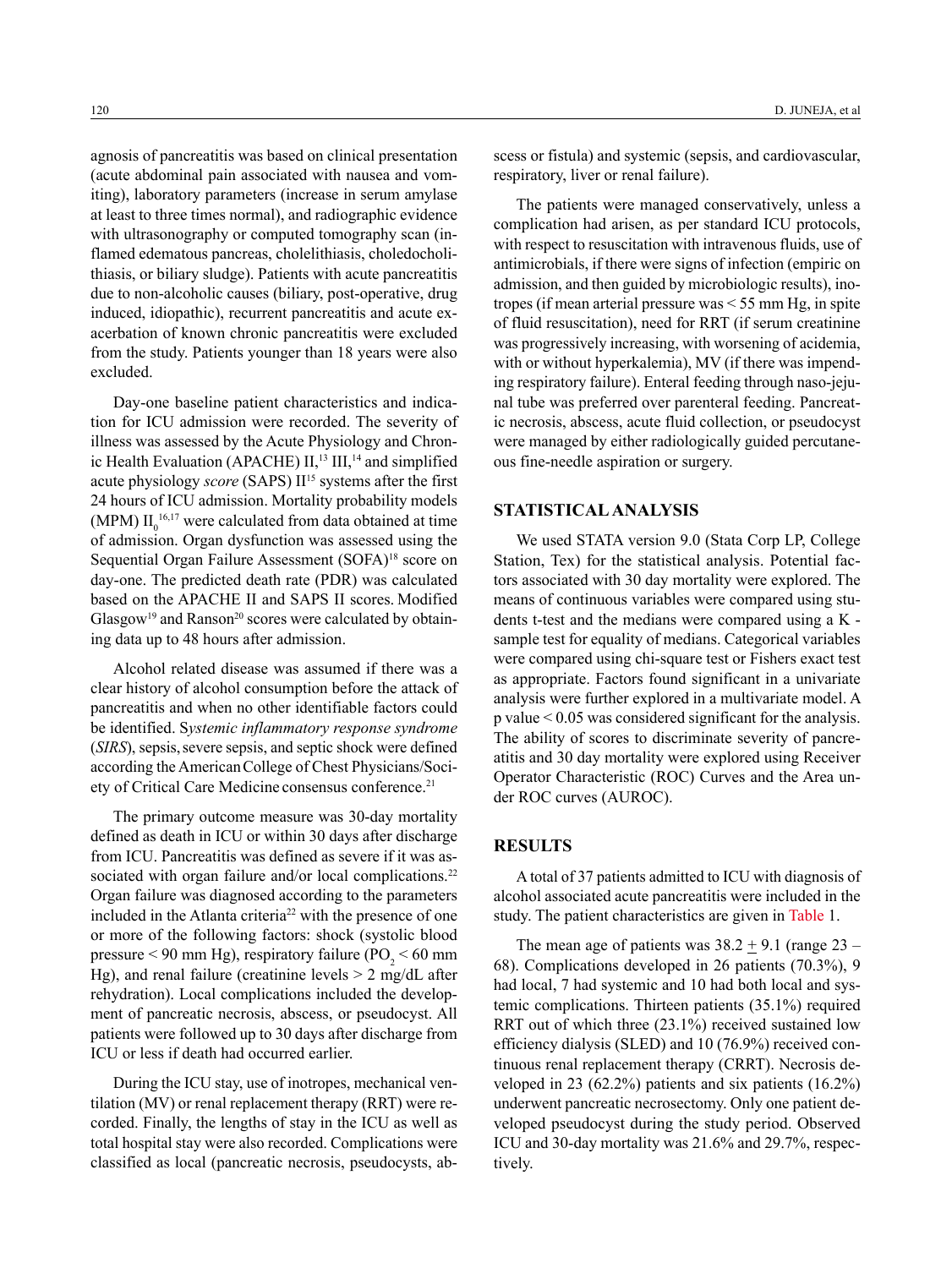|            | Table 1. Patient characteristics, hospital course and outcome |  |  |
|------------|---------------------------------------------------------------|--|--|
| $(n = 37)$ |                                                               |  |  |

| Mean age (median, years)               | $38.2 \pm 9.1$ (38)     |
|----------------------------------------|-------------------------|
| Sex (male/female)                      | 37/0                    |
| Mean APACHE II $\pm$ SD (median)       | $12.6 \pm 8.4(11)$      |
| Mean APACHE II PDR (median)            | $20.1 \pm 19(12.9)$     |
| Mean APACHE III (median)               | $48.1 \pm 27.8$ (43)    |
| Mean SAPS II (median)                  | $29.6 \pm 17.9$ (26)    |
| Mean SAPS II PDR (median)              | $18.6 \pm 24(7.2)$      |
| Mean MPM $II_0$ (median)               | $15.2 \pm 19.2$ (5.5)   |
| Mean SOFA (median)                     | $6.3 \pm 4(5)$          |
| Mean Ranson (median)                   | $3.5 \pm 2.1$ (3)       |
| Mean Glasgow (median)                  | $3 \pm 1.4$ (3)         |
| Reason for ICU admission               |                         |
| SIRS/Sepsis                            | 13                      |
| Respiratory failure                    | 13                      |
| Others*                                | 11                      |
| Complications                          |                         |
| Local                                  |                         |
| Necrosis                               | 8                       |
| Necrosis $+$ abscess                   | 1                       |
| Systemic                               |                         |
| ACS                                    | 1                       |
| <b>ARDS</b>                            | 1                       |
| Renal failure                          | 1                       |
| Liver failure                          | 1                       |
| MODS                                   | 3                       |
| Both                                   |                         |
| $Necrosis + MODS$                      | 9                       |
| $Necrosis + MODS + pseudocyst$         | 1                       |
|                                        |                         |
| Mean ICU stay, days (range)            | $7.5 \pm 8.6$ (1 – 32)  |
| Mean hospital stay, days (range)       | $13.5 \pm 9.8 (2 - 40)$ |
| Necrosis                               | 23 (62.2%)              |
| Severe pancreatitis                    | 26 (70.3%)              |
| Renal support                          | 13 (35.1%)              |
| Mean days on renal support (range)     | $3.2 \pm 6.3$ (0 - 26)  |
| Inotropic support                      | 13 (35.1%)              |
| Mean days on inotropic support (range) | $3.4 \pm 6.2 (0 - 20)$  |
| Ventilatory support                    | 14 (37.8%)              |
| Mean days on MV (range)                | $4.8 \pm 9(0-30)$       |
| Surgery                                | $6(16.2\%)$             |
| ICU - mortality                        | $8(21.6\%)$             |
| 30-day mortality                       | 11 (29.7%)              |
|                                        |                         |

*\*Others included 3 patients with severe abdominal pain, 2 each with uncontrolled hypertension and acute renal failure, and 1 each with diabetic ketoacidosis, atrial fibrillation, alcohol withdrawal and dyselectrolytemia. ACS – abdominal compartment syndrome, ARDS – adult respiratory distress syndrome, MODS – multiple organ dysfunction syndrome.*

On univariate analysis, ten factors were found to be significantly associated with 30-day mortality. These factors included – reason for ICU admission, development of renal or liver failure, length of ICU stay, need for MV, RRT or inotropic support, development of severe pancreatitis as defined by Atlanta classification, presence of necrosis and need for surgical intervention (Table 2). In a multivariate regression model that adjusted for factors significant in the univariate analysis, only development of renal failure (adjusted odds ratio of 57.33, 95% CI: 2.77- 1188.02, p=0.009) was significantly associated with 30 day mortality.

Using ROC curves, all the scores showed comparable accuracy in predicting AP severity and 30-day mortality. Comparison of area under curve (AUC) data from the ROC analysis revealed that SOFA score most accurately predicted severity and 30-day mortality of alcoholic pancreatitis, AUC values, 0.91 and 0.92, respectively, although the difference between various scores was not statistically significant (Table 3).

#### **DISCUSSION**

Patients with acute alcoholic pancreatitis admitted to ICU may represent a distinct sub-group of patients with varied disease course and outcome.<sup>1</sup> In our study, out of 37 patients admitted with alcohol associated acute pancreatitis in ICU, a great majority (70%) developed local or systemic complications, and 62% developed pancreatic necrosis out of which six patients required pancreatic necrosectomy. The observed ICU and 30-day mortality was 21.6% and 29.7%, respectively. Even though all severity scores had comparable efficacy in predicting severity and 30-day mortality, SOFA score performed better than the others.

In the early phase, severe AP causes release of inflammatory mediators which may further lead to SIRS and organ dysfunction.<sup>23</sup> This situation closely mimics organ dysfunction secondary to sepsis which generally supervenes in the late phase of the disease (usually after 14 days).<sup>24,25</sup> About one third of patients with AP may develop acute lung injury (ALI) and acute respiratory distress syndrome (ARDS) which is a principle cause for early mortality.26 Other causes for respiratory failure in AP may include pleural effusion, reduced diaphragmatic excursion due to severe pain, and basal atelectasis. Understandably, the common indications for ICU admission in our cohort were SIRS/sepsis and respiratory failure. Other causes for ICU admission included severe abdominal pain, uncontrolled hypertension, acute renal failure, dia-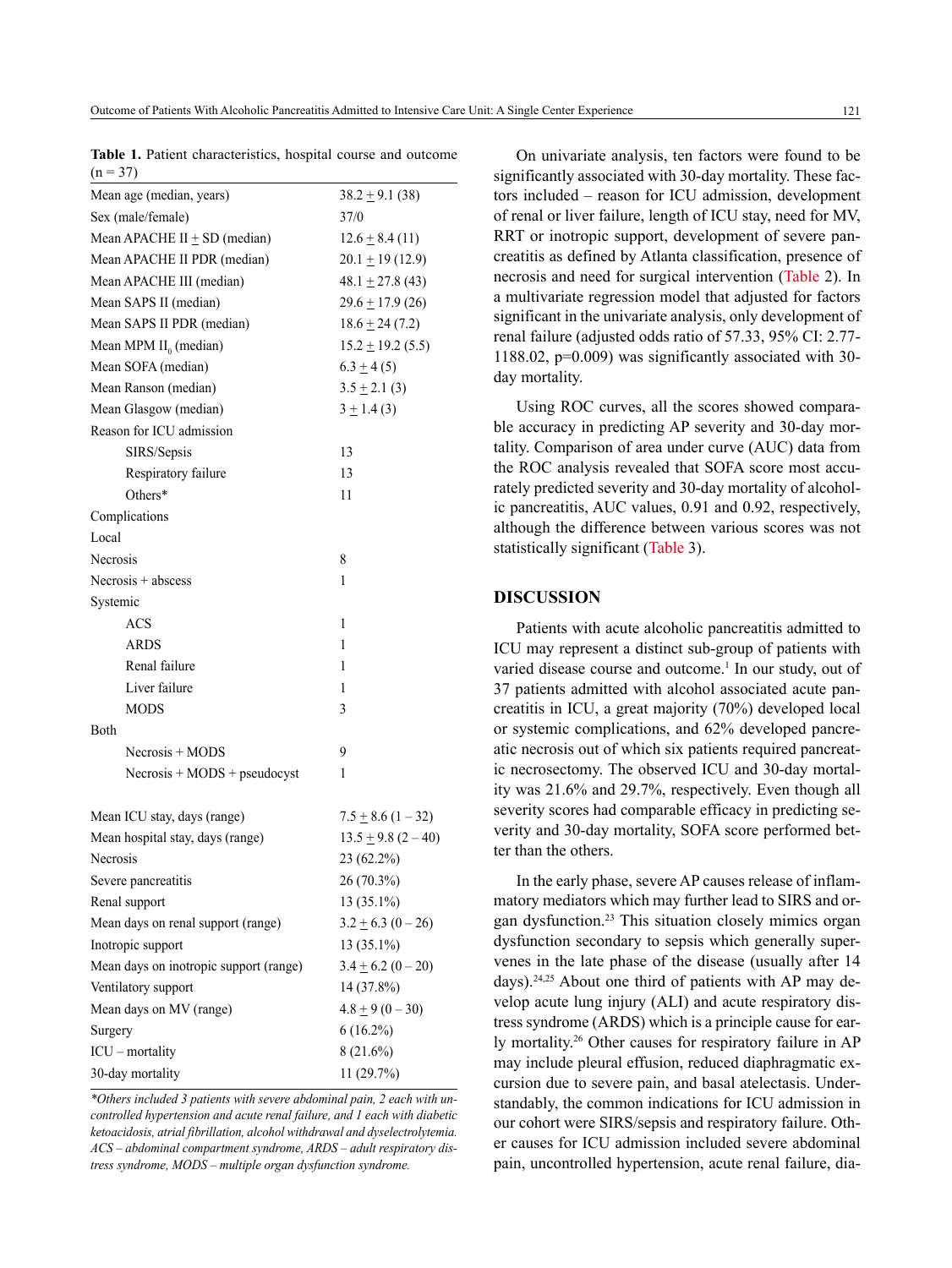| <b>Parameter of interest</b>    | <b>Survivors</b> | <b>Non-survivors</b> | P-value  |
|---------------------------------|------------------|----------------------|----------|
|                                 | $(n = 26)$       | $(n = 11)$           |          |
| Age, years                      | $37.2 \pm 9.9$   | $40.5 \pm 6.6$       | 0.33     |
| <b>Diabetes</b>                 | 8                | 4                    | 1.00     |
| Hypertension                    | 14               | 4                    | 0.48     |
| <b>Reason for ICU admission</b> |                  |                      |          |
| <b>SIRS/Sepsis</b>              | 5                | 8                    | $0.003*$ |
| <b>Respiratory failure</b>      | 10               | 3                    |          |
| <b>Others</b>                   | 11               | $\theta$             |          |
| <b>Renal failure</b>            | 4                | 13                   | $0.000*$ |
| Liver failure                   | 3                | 5                    | $0.035*$ |
| ICU stay, days                  | $4.9 + 5.3$      | $13.5 + 11.6$        | $0.003*$ |
| Hospital stay, days             | $12.8 + 7.4$     | $15.4 + 14.2$        | 0.47     |
| Use of MV                       | 3                | 11                   | $0.000*$ |
| Days on MV                      | $14.3 + 8.1$     | $12.4 + 11.7$        | 0.79     |
| <b>Use of RRT</b>               | 3                | 10                   | $0.000*$ |
| Use of inotropic support        | 3                | 10                   | $0.000*$ |
| Severe pancreatitis             | 15               | 11                   | $0.015*$ |
| <b>Surgery</b>                  |                  | 5                    | $0.005*$ |
| <b>Presence of necrosis</b>     | 13               | 10                   | $0.027*$ |
|                                 |                  |                      |          |

**Table 2.** Univariate analysis for various parameters in predicting 30-day mortality

*\*P-value < 0.05 was considered significant. ICU – intensive care unit, SIRS – systemic inflammation response syndrome, MV – mechanical ventilation, RRT – renal replacement therapy*

betic ketoacidosis, atrial fibrillation, alcohol withdrawal and dyselectrolytemia.

In an effort to determine which etiology causes most severe pancreatitis, Lankisch et al<sup>11</sup> discovered that patients with alcohol associated AP more frequently developed necrotizing pancreatitis and pancreatic pseudocysts. In addition, the need for artificial ventilation was also more in these patients as compared to AP patients with other etiologies.11 Presence and extent of necrosis are independent risk factors for overall disease severity including organ failure and hence, ultimate outcome.27-29 In the present study the majority of patients, 62%, developed pancreatic necrosis but only one patient (2.7%) developed pancreatic

pseudocyst which is somewhat less than the reported incidence of pseudocysts after alcoholic pancreatitis, that is up to 10%. This may be explained by the fact that development of pseudocysts is a delayed complication of AP,<sup>30</sup> and the patients in our cohort were followed up to only 30 days after discharge from ICU.

Patients with alcoholic pancreatitis have a tendency to develop recurrent and chronic pancreatitis.7-9 Alcoholic pancreatitis has been associated with low mortality rates, with figures of less than 10% reported in many studies.7,31,32 However, these studies addressed mixed patient population admitted in both wards and ICU. In a large study, spanning over seven years with more than 70,000

| <b>Scoring system</b> | AUC-     | 95% CI        | <b>AUC</b>       | 95% CI        |
|-----------------------|----------|---------------|------------------|---------------|
|                       | severity |               | 30-day mortality |               |
| <b>APACHE II</b>      | 0.81     | $0.66 - 0.95$ | 0.89             | $0.75 - 1.00$ |
| <b>APACHE III</b>     | 0.78     | $0.62 - 0.93$ | 0.85             | $0.70 - 1.00$ |
| <b>SAPS II</b>        | 0.88     | $0.76 - 1.00$ | 0.89             | $0.79 - 0.99$ |
| MPM II <sub>0</sub>   | 0.84     | $0.71 - 0.97$ | 0.90             | $0.80 - 1.00$ |
| <b>SOFA</b>           | 0.91     | $0.81 - 1.00$ | 0.92             | $0.84 - 1.00$ |
| Ranson                | 0.83     | $0.68 - 0.97$ | 0.88             | $0.77 - 0.99$ |
| Glasgow               | 0.90     | $0.81 - 1.00$ | 0.85             | $0.73 - 0.97$ |

**Table 3.** Area under curve (AUC) for predicting severity and 30-day mortality for various scoring systems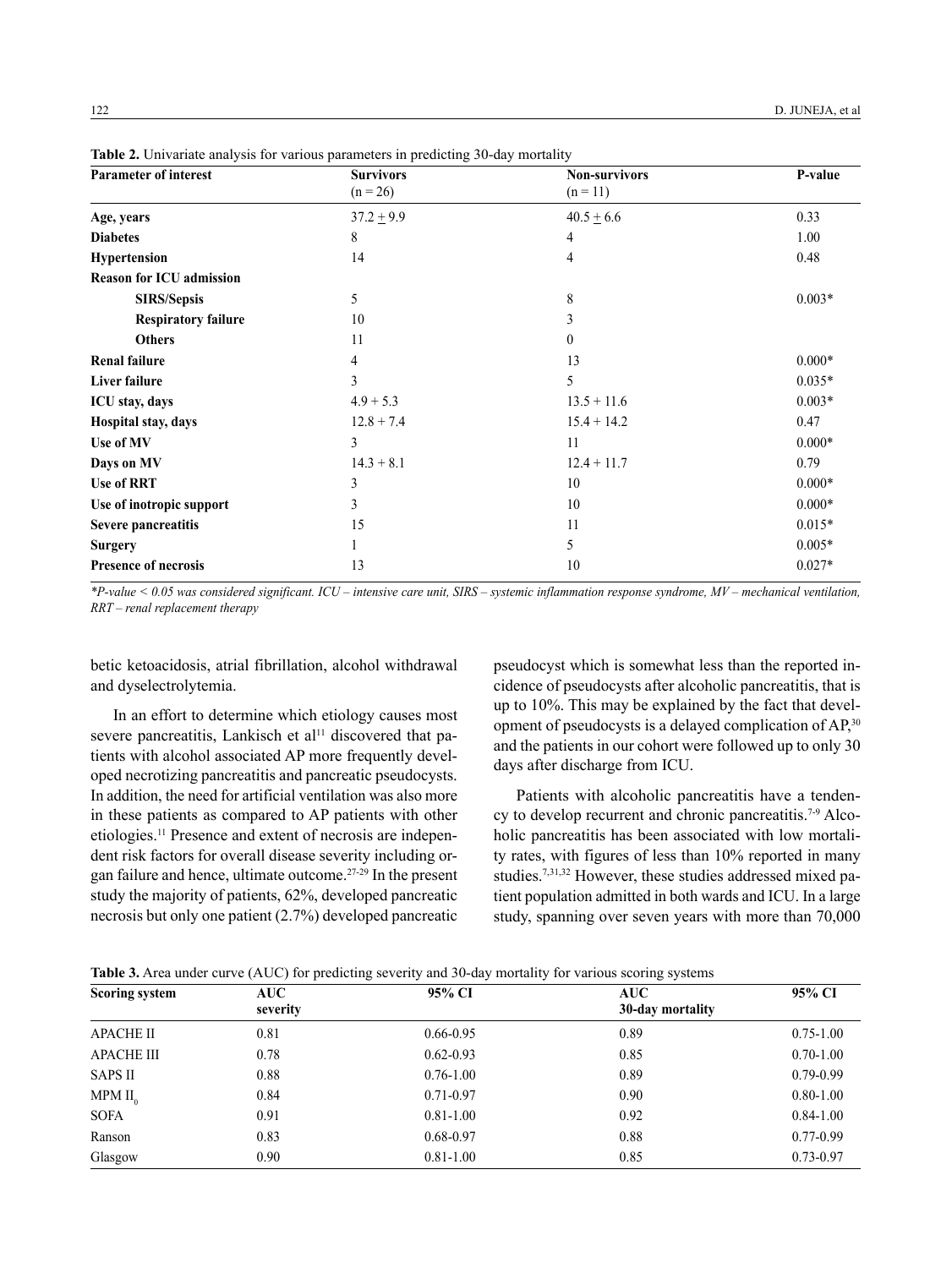AP patients, it was shown that the patients with alcoholic pancreatitis had the highest risk of dying.[3] As expected alcoholic pancreatitis patients admitted in ICU will have higher mortality rates. In our cohort where 70% of the patients had severe disease, the observed ICU and 30-day mortality was also higher, 21.6% and 29.7%, respectively. In patients with AP admitted to ICU, ICU mortality of 31% and hospital mortality of 42% has been reported in a large cohort of patients but in this study mortality according to etiological diagnosis was not cited.<sup>33</sup>

Development of organ failure and need for organ support in the form of MV, RRT or inotropic support have been shown to be predictors of poor outcome in patients with AP.34,35 However, in the present study, only development of renal failure was found to independently predict 30-day mortality on multivariate regression analysis.

Prognostic scoring systems not only influence clinical decision making regarding therapeutic interventions and level of care required, but is also instrumental in predicting outcome in patients with AP. Traditionally, pancreatitis specific scores like Ranson and modified Glasgow scores have been utilized to predict outcome in AP with varying success rates.12,33,36-38 A relative disadvantage of these scores is the need to collect patient data over the period of 48 hours. Although modified Glasgow score performed better than the Ranson score in our study, it was basically designed to identify severe AP and not to predict outcomes in severe AP which is also evidenced by higher AUC for predicting severity than for predicting mortality (0.90 vs 0.85).

General ICU scoring systems, especially APACHE II, have been extensively used and validated in patients with AP.<sup>12,33,36,38</sup> Even though it is more complicated to compute, it can be determined early in the disease course and have performed better than the pancreatitis specific scores.<sup>33,38</sup> MPM  $II_0$  has rarely been evaluated as a score for predicting outcome in AP.12 In a similar study conducted in patients with biliary pancreatitis admitted to ICU, it has shown better accuracy than the more frequently used APACHE II, III and Ranson scores with an AUC of 0.81 and 0.88 for predicting severity and mortality, respectively.12 In our study too, it performed better than these scores with an AUC of 0.84 and 0.90 for predicting severity and mortality, respectively. Although computer assistance is required to calculate this score, it has an advantage that it can be computed immediately on admission.

The role of early-onset organ failure on the outcome of AP was first described by Isenmann<sup>27</sup> and was later substantiated in further studies.[39, 40] With increasing

evidence in support of organ failure as a major factor determining outcome in AP, there is an increased emphasis on early recognition of the systemic aspects in terms of organ failure rather than determining local pathology in the course of AP.<sup>41,42</sup> Day-one SOFA score reflects early organ failure and hence, may better predict outcome in such patients. SOFA score has a highly reliable sensitivity and specificity and positive predictive value for the degree of severity of AP.43 Our study added further credence to this fact, with SOFA score performing better than the other scores in predicting severity and outcome in alcoholic pancreatitis.

#### **Limitations**

It was a single center retrospective study with a small cohort. All the patients in our study cohort were males which may not be representative of the disease prevalence in the community. This discrepancy may be due to higher prevalence of alcohol abuse among males in our society44,45 and other studies with alcoholic pancreatitis have also shown male predominance.<sup>31,46</sup>

In conclusion, patients admitted to ICU with acute alcohol associated pancreatitis may represent a distinct patient population with a high incidence of pancreatic necrosis. Development of renal failure is a vital prognosticator of mortality and an organ failure assessment score like SOFA has got good accuracy in predicting severity and mortality in this sub-group of patients. Larger multicenter studies are warranted to further assess the course, outcome and predictors of adverse outcome for this subgroup of patients.

#### **References**

- 1. De Beaux AC, Palmer KR, Carter DC. Factors influencing morbidity and mortality in acute pancreatitis; an analysis of 279 cases. Gut 1995; 37: 121-126.
- 2. Beckingham IJ Bornman PC. ABC of diseases of liver, pancreas, and biliary system: Acute pancreatitis. BMJ 2001; 322: 595-598.
- 3. Frey CF, Zhou H, Harvey DJ, White RH. The incidence and case-fatality rates of acute biliary, alcoholic, and idiopathic pancreatitis in California, 1994-2001. Pancreas 2006; 33: 336-344.
- 4. O'Farrell A, Allwright S, Toomey D, Bedford D, Conlon K. Hospital admission for acute pancreatitis in the Irish population, 1997 2004: could the increase be due to an increase in alcohol-related pancreatitis? J Public Health (Oxf) 2007; 29: 398-404.
- 5. Dreiling DA, Koller M. The natural history of alcoholic pancreatitis: update 1985. Mt Sinai J Med. 1985; 52: 340–342.
- 6. Haber P, Wilson J, Apte M, Korsten M, Pirola R. Individu-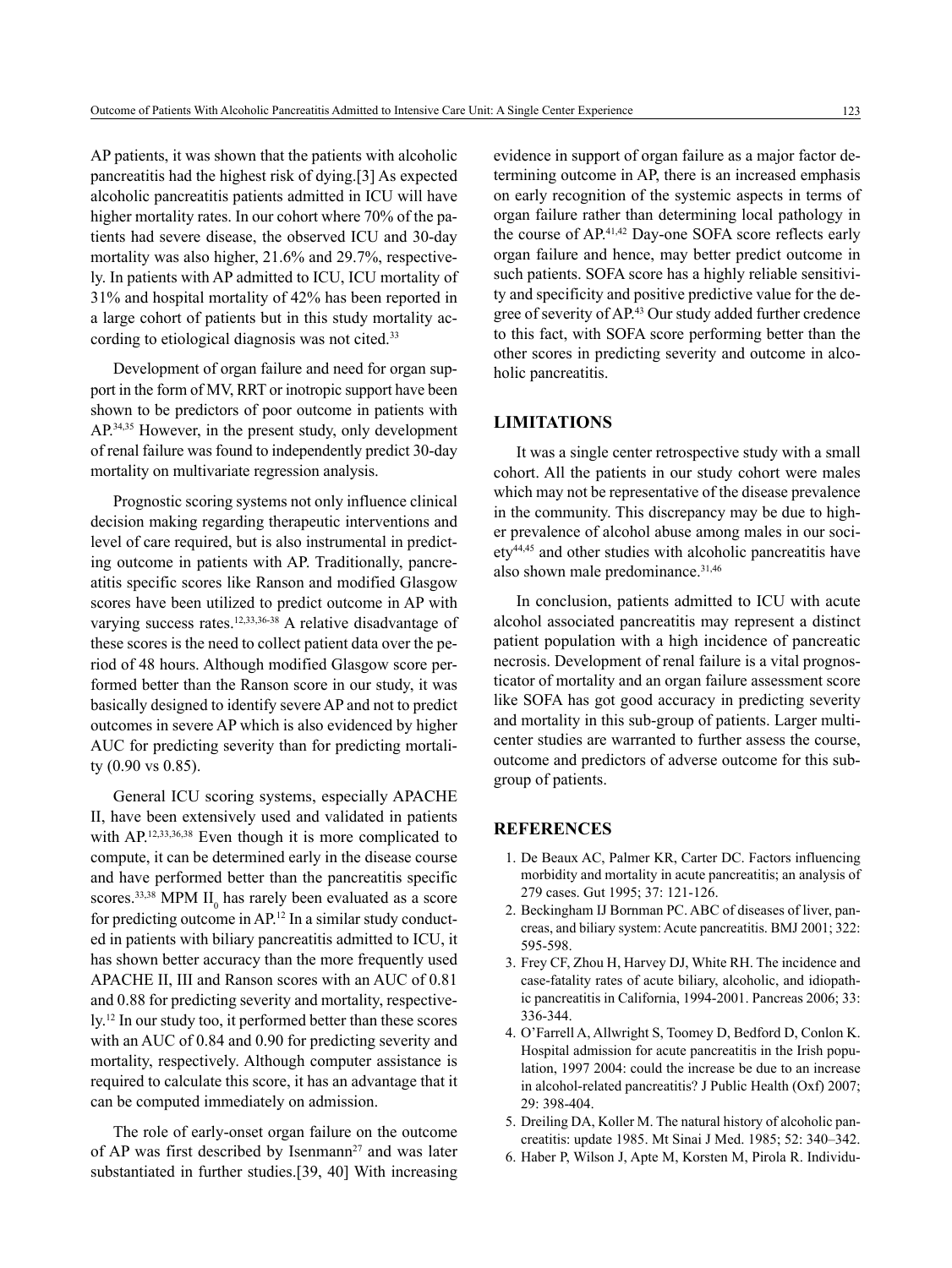al susceptibility to alcoholic pancreatitis: still an enigma. J Lab Clin Med 1995; 125: 305-312.

- 7. Gullo L, Migliori M, Pezzilli R, Olαh A, Farkas G, Levy P, et al. An update on recurrent acute pancreatitis: data from five European countries. Am J Gastroenterol 2002; 97: 1959- 1962.
- 8. Ammann RW, Muellhaupt B. Progression of alcoholic acute to chronic pancreatitis. Gut 1994; 35: 552-556.
- 9. Ammann RW, Muellhaupt B, Meyenberger C, Heitz PU. Alcoholic nonprogressive chronic pancreatitis: prospective long-term study of a large cohort with alcoholic acute pancreatitis (1976-1992). Pancreas 1994; 9: 365-373.
- 10. Papachristou GI, Papachristou DJ, Morinville VD, Slivka A, Whitcomb DC. Chronic alcohol consumption is a major risk factor for pancreatic necrosis in acute pancreatitis. Am J Gastroenterol 2006; 101: 2605-2610.
- 11. Lankisch PG, Assmus C, Pflichthofer D, Struckmann K, Lehnick D. Which etiology causes the most severe acute pancreatitis? Int J Pancreatol 1999; 26: 55-57.
- 12. Göçmen E, Klc YA, Yoldaş O, Ertan T, Karaköse N, Koç M, et al. Comparison and validation of scoring systems in a cohort of patients treated for biliary acute pancreatitis. Pancreas 2007; 34: 66-69.
- 13. Knaus WA, Draper EA, Wagner DP, Zimmerman JE. A severity of disease classification system. Crit Care Med 1985; 13: 818-829.
- 14. Knaus WA, Wagner DP, Draper EA, Zimmerman JE, Bergner M, Bastos PG, et al. The APACHE III Prognostic System. Chest 1991; 100: 1619-1636.
- 15. Le Gall Jr, Lemeshow S, Saulnier F. A new Simplified Acute Physiology Score (SAPS II) based on a European/ North American multicenter study. JAMA 1993; 270: 2957- 2963.
- 16. Lemeshow S, Teres D, Klar J, Avrunin JS, Gehlbach SH, Rapoport J. Mortality probability models (MPM II) based on an international cohort of intensive care patients. JAMA 1993; 270: 2478-2486.
- 17. Lemeshow S, Le Gall JR. Modeling the severity of illness of ICU patients. A systems update. JAMA 1994; 272: 1049- 1055.
- 18. Vincent JL, Moreno R, Takala J, Willatts S, De Mendonça A, Bruining H, et al. The SOFA (Sepsis-related Organ Failure Assessment) score to describe organ dysfunction / failure. Intensive Care Med 1996; 22: 707-710.
- 19. Blamey SL, Imrie CW, O'Neill J, Gilmour WH, Carter DC. Prognostic factors in acute pancreatitis. Gut 1984; 25: 1340- 1346.
- 20. Ranson JH, Rifkind KM, Roses DF, Fink SD, Eng K, Localio SA. Objective early identification of severe acute pancreatitis. Am J Gastroenterol 1974; 61: 443-451.
- 21. Bone RC, Balk RA, Cerra FB, Dellinger RP, Fein AM, Knaus WA, et al. Definitions for sepsis and organ failure and guidelines for the use of innovative therapies in sepsis: the ACCP/SCCM Consensus Conference Committee: American College of Chest Physicians/Society of Critical Care Medicine. Chest 1992; 101: 1644–1655.
- 22. Bradley III EL. A clinically based classification system for acute pancreatitis. Summary of the International Symposium

on Acute Pancreatitis, Atlanta GA, September 11–13, 1992. Arch Surg 1993; 128: 586–590.

- 23. Bhatia M, Wong FL, Cao Y, Lau HY, Huang J, Puneet P, et al. Pathophysiology of Acute Pancreatitis. Pancreatology 2005; 5: 132-144.
- 24. Beger HG, Bittner R, Block S, Bóchler M. Bacterial contamination of pancreatic necrosis. A prospective clinical study. Gastroenterology 1986; 91: 433-438.
- 25. Schmid SW, Uhl W, Friess H, Malfertheiner P, Bόchler MW. The role of infection in acute pancreatitis Gut 1999; 45: 311- 316.
- 26. Jacobs ML, Daggett WM, Civette JM, Vasu MA, Lawson DW, Warshaw AL, et al. Acute pancreatitis: analysis of factors influencing survival. Ann Surg 1977; 185: 43–51.
- 27. Isenmann R, Rau B, Beger HG. Bacterial infection and extent of necrosis are determinants of organ failure in patients with acute necrotizing pancreatitis. Br J Surg 1999; 86: 1020– 1024.
- 28. Büchler MW, Gloor B, Müller CA, Friess H, Seiler CA, Uhl W. Acute necrotizing pancreatitis: treatment strategy according to the status of infection. Ann Surg 2000; 232: 619 –626.
- 29. Gotzinger P, Sautner T, Kriwanek S, Beckerhinn P, Barlan M, Armbruster C, et al. Surgical treatment for severe acute pancreatitis: extent and surgical control of necrosis determine outcome. World J Surg 2002; 26: 474–478.
- 30. Byrne MF, Mitchell RM, Baillie J. Pancreatic Pseudocysts. Curr Treat Options Gastroenterol 2002; 5: 331-338.
- 31. Dauphine C, Kovar J, Stabile BE, Haukoos JS, de Virgilio C. Identification of admission values predictive of complicated acute alcoholic pancreatitis. Arch Surg 2004; 139: 978-982.
- 32. Uhl W, Isenmann R, Curti G, Vogel R, Beger HG, Büchler MW. Influence of etiology on the course and outcome of acute pancreatitis. Pancreas 1996; 13: 335-343.
- 33. Harrison DA, D'Amico G, Singer M. Case mix, outcome, and activity for admissions to UK critical care units with severe acute pancreatitis: a secondary analysis of the ICNARC Case Mix Programme Database. Crit Care 2007; 11 Suppl 1:S1.
- 34. Halonen KI, Leppaniemi AK, Puolakkainen PA, Lundin JE, Kemppainen EA, Hietaranta AJ, et al. Severe acute pancreatitis: prognostic factors in 270 consecutive patients. Pancreas 2000; 21: 266-271.
- 35. Compañy L, Sáez J, Martínez J, Aparicio JR, Laveda R, Griño P, et al. Factors predicting mortality in severe acute pancreatitis. Pancreatology 2003; 3: 144-148.
- 36. Liu TH, Kwong KL, Tamm EP, Gill BS, Brown SD, Mercer DW. Acute pancreatitis in intensive care unit patients: Value of clinical and radiologic prognosticators at predicting clinical course and outcome. Crit Care Med 2003; 31: 1026–1030.
- 37. Williams M, Simms HH. Prognostic usefulness of scoring systems in critically ill patients with severe acute pancreatitis. Crit Care Med 1999; 27: 901-907.
- 38. Larvin M, McMahon MJ. APACHE-II score for assessment and monitoring acute pancreatitis. Lancet 1989; 2: 201-205.
- 39. Tao HQ, Zhang JX, Zou SC. Clinical characteristics and management of patients with early acute severe pancreatitis: experience from a medical center in China. World J Gas-